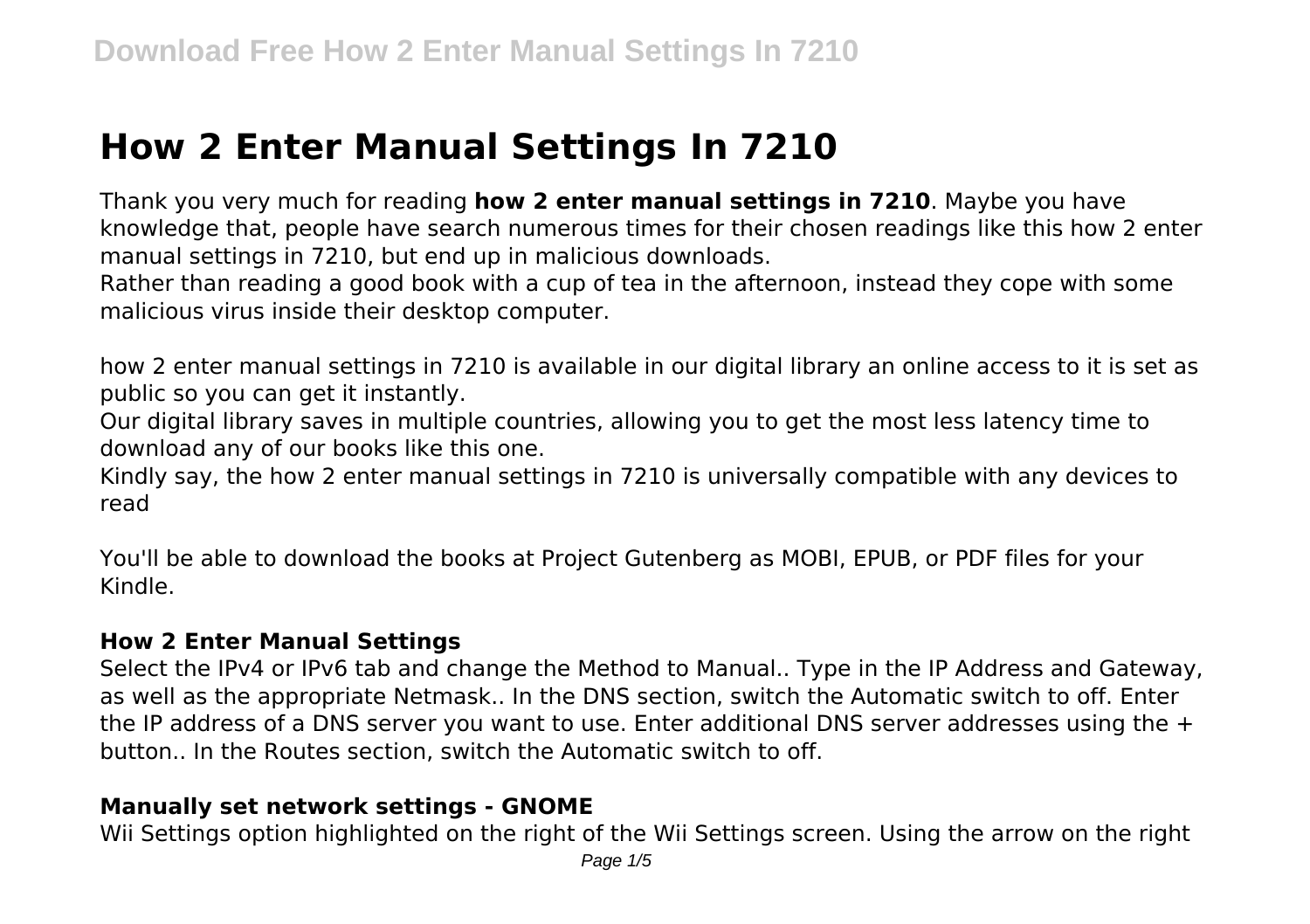side of the screen, scroll to page two and select Internet . Internet button highlighted on the...

## **Nintendo Support: How to Adjust Manual Settings on the Wii ...**

Enter your email account details and press Continue. Thunderbird will try to determine your account settings based on the domain portion of your email address (that is, the portion after the "@" symbol). Then press Manual Configuration and edit the server names, ports and

## **Manual Account Configuration | Thunderbird Help**

The only issue is, that when you manually enter an IP into your Fire TV's settings, it needs to be an IP that your router is allowed to assign. If you manually enter "1.2.3.4" in the Fire TV's IP settings as its IP address, your router is going to reject it when the Fire TV tells the router "I want the IP 1.2.3.4"

## **How to manually configure the IP address or DNS server on ...**

[Wireless Router] How to enter the router setting page(Web ...

# **[Wireless Router] How to enter the router setting page(Web ...**

1) Press Menu on the TV remote. Select [Setup] and then [Network]. 2) Select [IP configuration] from the [Manual network settings] menu screen. 3) Select [IP setting mode]. 4) Select [Manual]. 5) The current IP address is populated in the fields. 6) Select each of the fields below to change the address.

## **How do I manually configure the wireless settings on my ...**

Follow these simple steps to configure IKEv2 manually on your iOS device: 1 Go to your home screen and tap on "Settings" 2 Tap "VPN" 3 Tap "Add VPN Configuration…" 4 Manually add the following information: Enter "PureVPNIKEv2"in the description field. Enter the server address. Click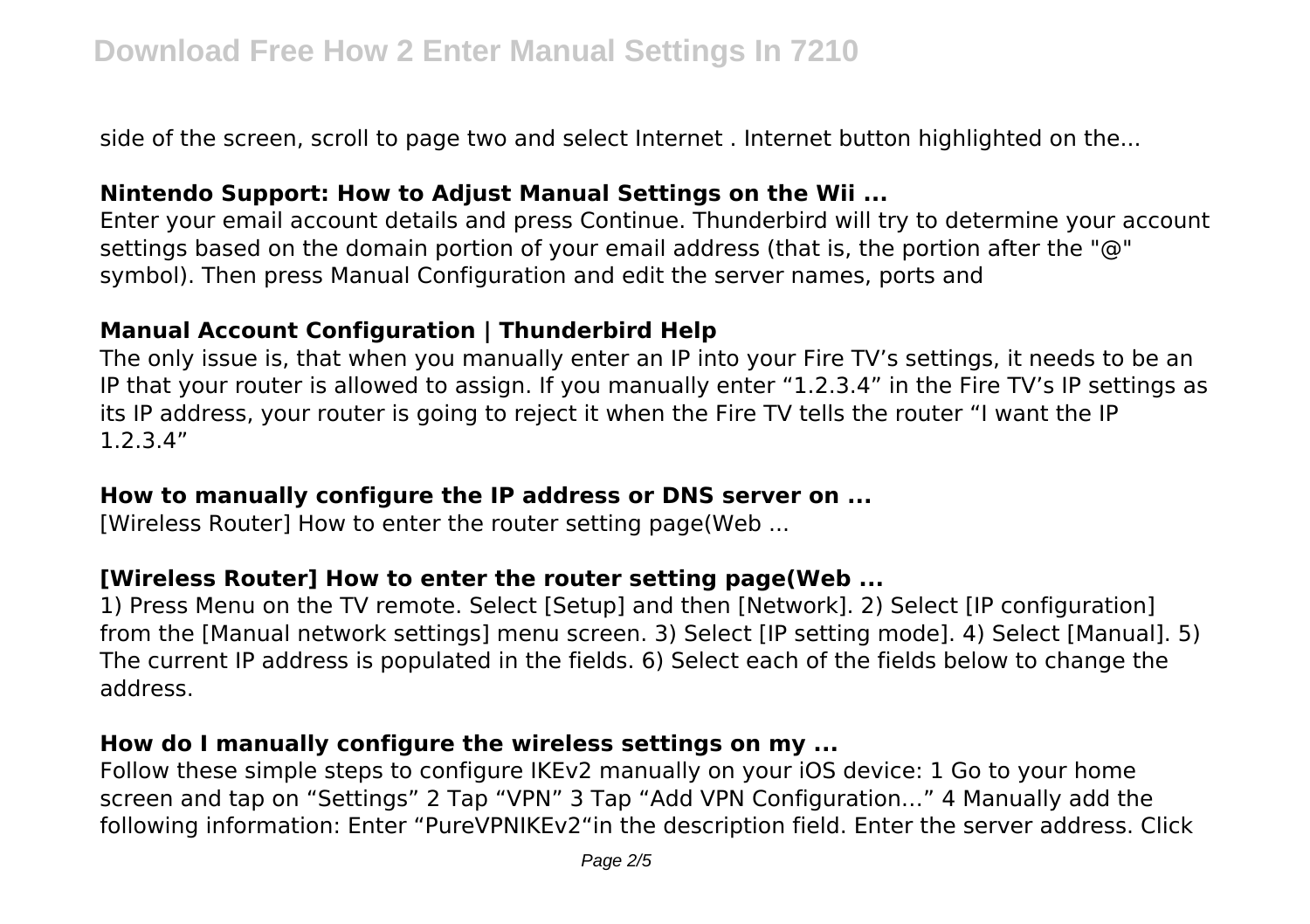here to get the server list.

## **How to Setup PureVPN Manually on iOS Device (IkEv2)**

7. If you choose to configure manually heres what you do: First select an IP address. Due to the stock settings that your router has arrived in you can only enter an IP in the form of 192.168.1.XXX , where XXX is a number in the range of 2-254 (192.168.1.2 , 192.168.1.254 ,

## **USER MANUAL - Teltonika Networks**

D-Link D-ViewCam User Manual 15 Section 2 - Installation 17. Enter the following Network information for your camera: • Name - Enter a name for your camera. • IP Address - Enter the IP address of the camera. If you want to use a domain name, then check the DNS box and enter the domain name of the camera. • HTTP Port - 80 is the default port.

#### **D-Link D-ViewCam User Manual**

Parameter Settings: Under VW mode, the wattage can be adjusted by pressing the regulatory buttons, right to increase and left to decrease; Under TC/TCR mode, the temperature can be adjusted by pressing the regulatory buttons, right to increase and left to decrease. Note: 1. The TC-55 mode is suitable to SS316 coil. 2.

# **How to Use Wismec REULEAUX TINKER - User Manual**

The settings are different depending on the version of Windows you're using. Windows Mobile 10. From the Home screen, open the Settings app. Tap Mobile & SIM. Tap SIM settings (at the bottom of the page). Scroll down and tap +Add an internet APN. Enter the following: Profile name: Vodafone Internet; APN: wap.vodafone.co.uk (PAYG - pp.vodafone ...

# **How to manually enter Vodafone APN settings | The Lowdown**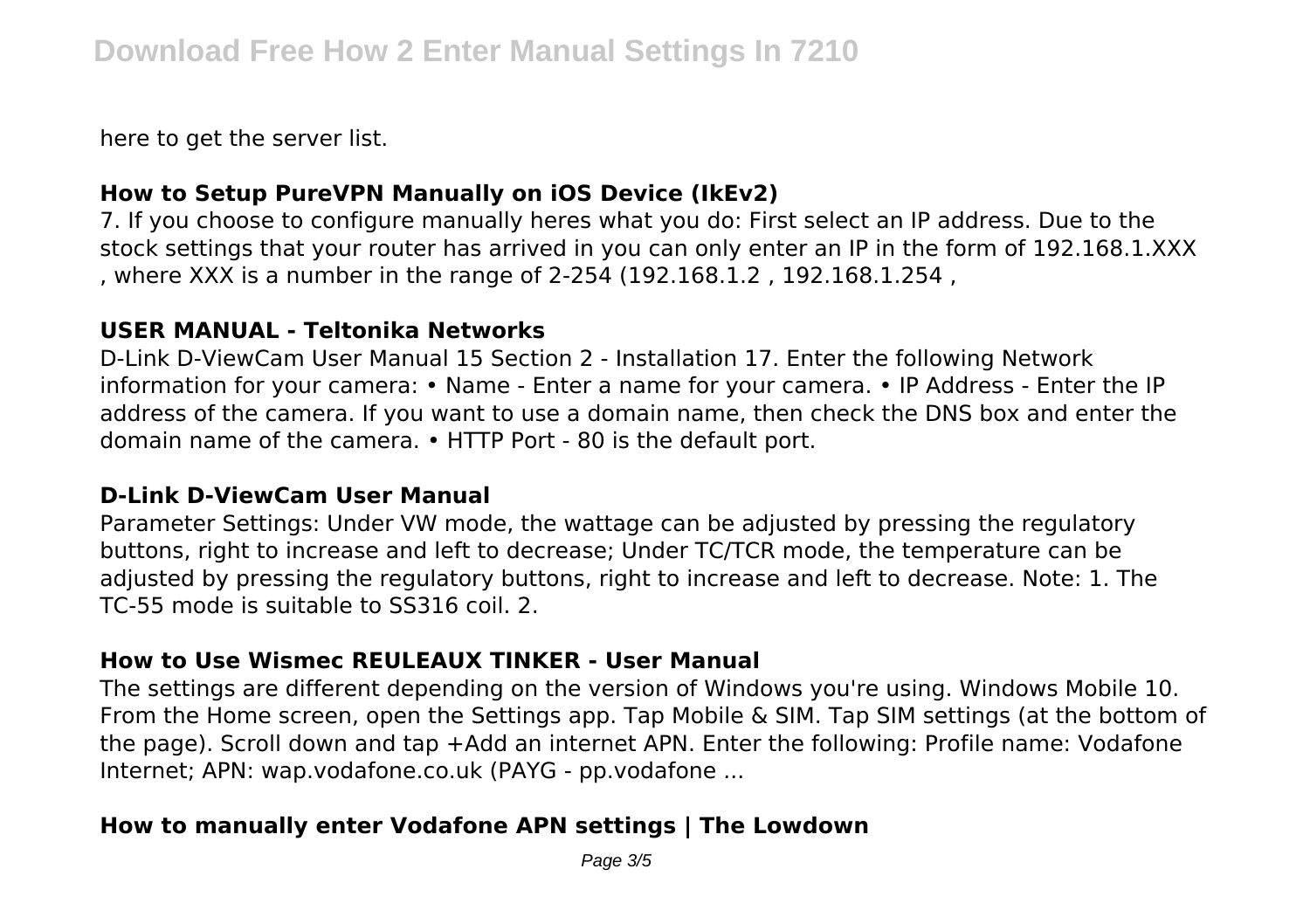How to show startup menu to press F10 to enter BIOS setup in HP Pavilion laptop. How to enter HP Pavilion UEFI Firmware settings.steps to do: Following metho...

#### **How to enter bios setup system configuration settings in ...**

Manual mode is for anybody with a mode dial on their camera, physical or virtual, dSLR, interchangeable-lens mirrorless, advanced compact or even a phone with manual controls.

## **dSLR tips for beginners: How to use Manual mode - CNET**

Tap Settings from the bottom menu. Tap the headset that you are currently using. Tap Wi-Fi. Tap the new Wi-Fi network you'd like to connect to and enter the password, if prompted. To change the Wi-Fi network your Quest 2 or Quest is connected to from your headset: Press on your right Touch controller to pull up your universal menu. Select ...

#### **Oculus**

Enter the IP address listed in within your PC's network information, but add 20 to the last digit. For example, if your PC had an IPv4 address listed as 192.168.1.5, this will become 192.168.1.25. With this an all following entries, make sure to include the periods between each number.

# **How to Enter Network IP Address and DNS Settings - Nintendo**

Enter the proxy server address and port. The address and port both have their own boxes under the "Proxy server" header. If you need to specify different addresses and ports for different services (e.g., you have a separate proxy for FTP connections), click the Advanced button to enter your additional info.

# **How to Enter Proxy Settings in Internet Explorer: 10 Steps**

Play Mode is one of Unity's core features. It allows you to run your project directly inside the Editor,